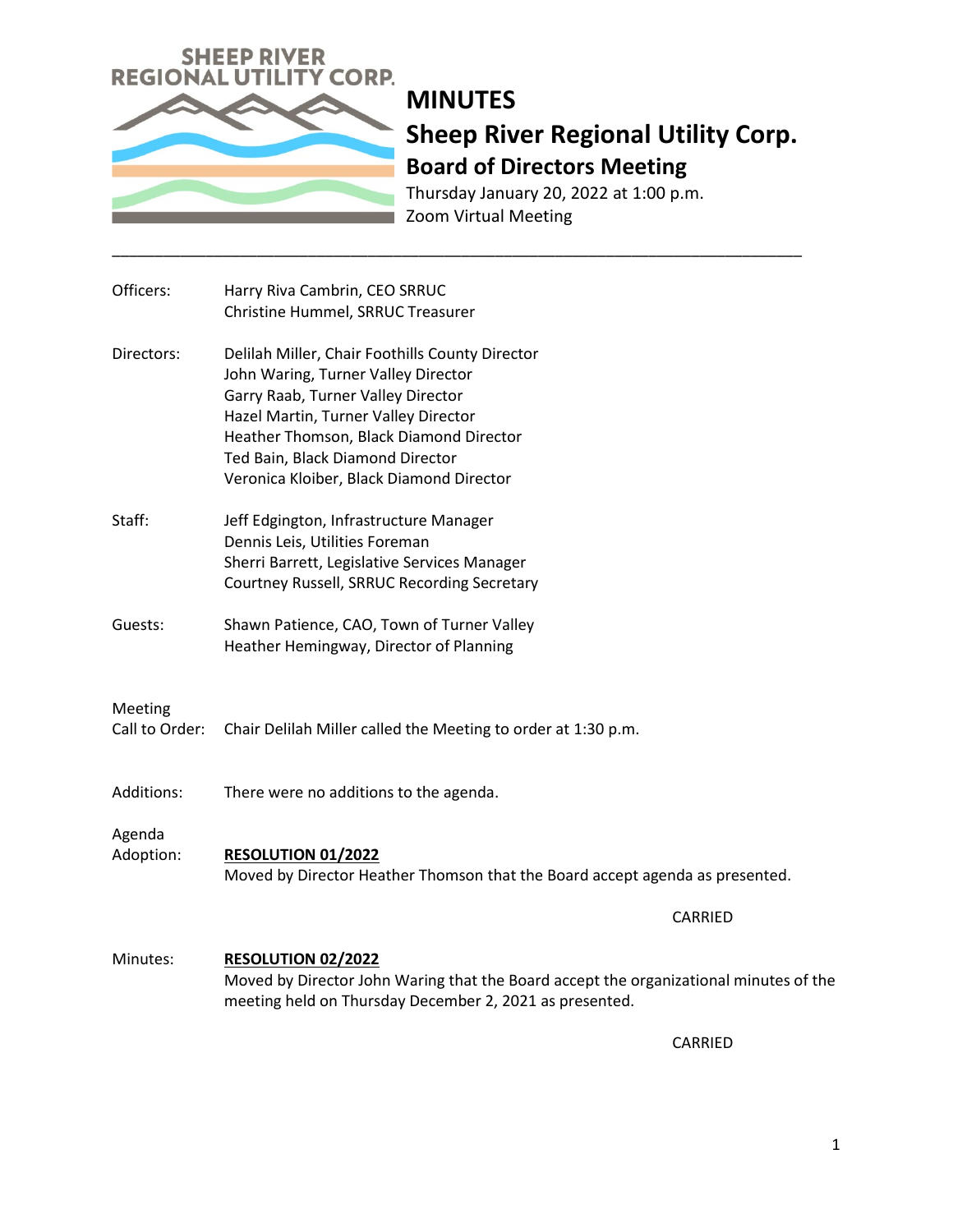

Thursday January 20, 2022 at 1:00 p.m. Zoom Virtual Meeting

## Minutes: **RESOLUTION 03/2022**

Moved by Director Veronica Kloiber that the Board accept the minutes of the meeting held on Thursday December 2, 2021 as presented.

\_\_\_\_\_\_\_\_\_\_\_\_\_\_\_\_\_\_\_\_\_\_\_\_\_\_\_\_\_\_\_\_\_\_\_\_\_\_\_\_\_\_\_\_\_\_\_\_\_\_\_\_\_\_\_\_\_\_\_\_\_\_\_\_\_\_\_\_\_\_\_\_\_\_\_\_\_\_\_\_\_\_\_\_\_

CARRIED

#### Accounts

### Payable: **RESOLUTION 04/2022**

Moved by Director Heather Thomson that the accounts payable dated December 23, 2021 in the amount of \$102,274.35 and January 20, 2022 in the amount of \$33,317.68 be accepted as presented.

CARRIED

- Old Business: 1. Business Continuity Plan & Emergency Management & Emergency Management Policy. – SRRUC Drinking Water Safety Plan – Harry Riva Cambrin discussed. SRRUC's Registered with AEP. Town of Black Diamond & Town of Turner Valley have their own. Business Continuity Plan needs work, waiting on testing requirements. Distribute the Drinking Water Safety Plans from SRRUC, Town of Black Diamond and Town of Turner Valley.
	- 2. Testing requirement proposal submitted to AEP.

### **RESOLUTION 05/2022**

Moved by Director Veronica Kloiber that the Board acknowledge that the Drinking Water Safety Plans from SRRUC, Town of Black Diamond and Town of Turner Valley were distributed to the Board.

CARRIED

Draft Statement of Operating Revenues & Expenses: Christine Hummel discussed.

### **RESOLUTION 06/2022**

Moved by Director Heather Thomson that the Draft Statement of Operating Revenues and Expenses dated December 31, 2021 be accepted as presented.

CARRIED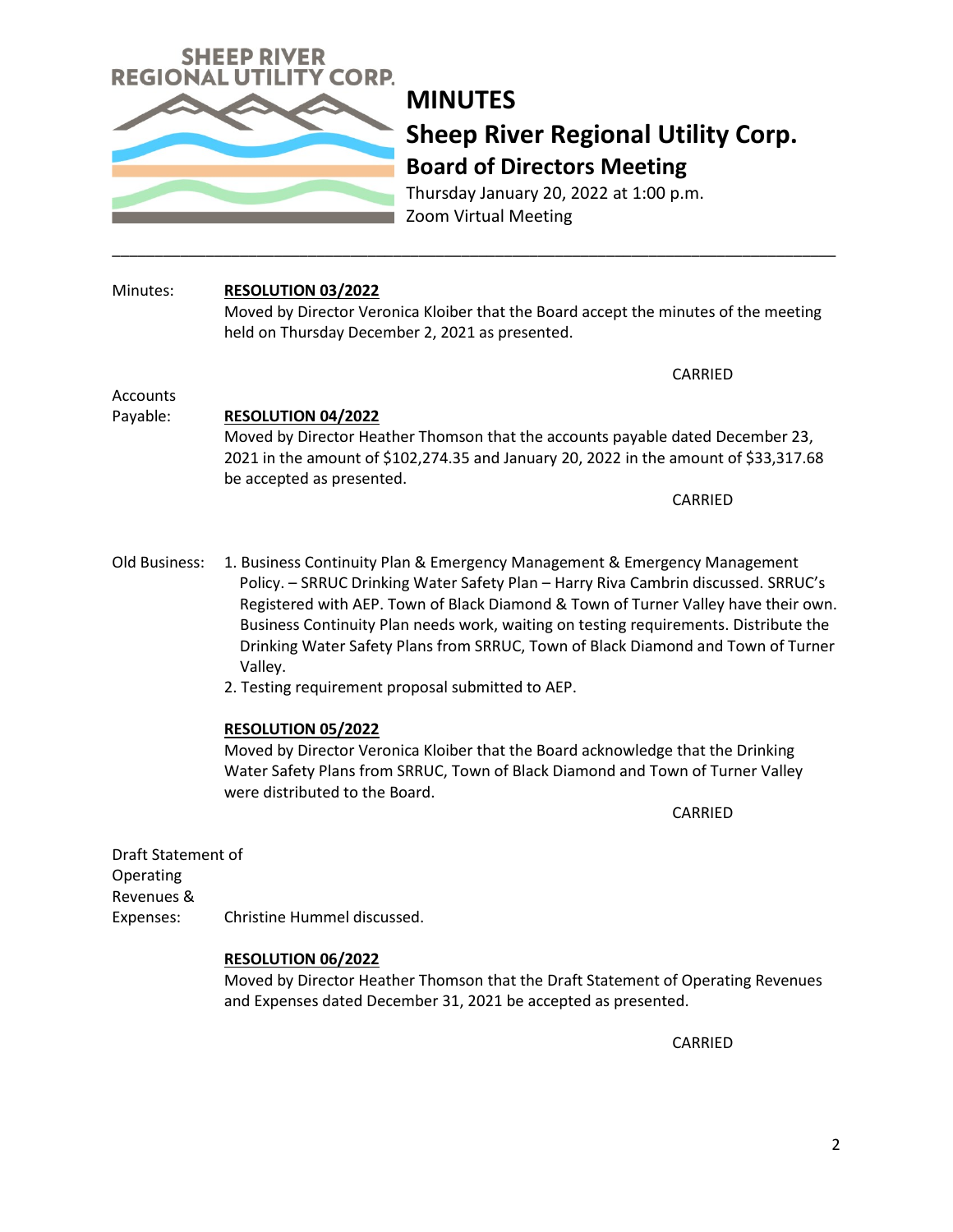Thursday January 20, 2022 at 1:00 p.m. Zoom Virtual Meeting

## **Operations**

Update: Dennis Leis & Harry Riva Cambrin discussed.

1. Seeing signs of wear on valves. Started rebuilding valves in house for cost savings.

\_\_\_\_\_\_\_\_\_\_\_\_\_\_\_\_\_\_\_\_\_\_\_\_\_\_\_\_\_\_\_\_\_\_\_\_\_\_\_\_\_\_\_\_\_\_\_\_\_\_\_\_\_\_\_\_\_\_\_\_\_\_\_\_\_\_\_\_\_\_\_\_\_\_\_\_\_\_\_\_\_\_\_\_\_

- 2. River pump still pumping in the river, will stay in place until spring. Big pump will go in the river in the spring.
- 3. The pressure transmitter which measures reservoir levels needs to be replaced. Reports are currently inaccurate.
- 4. Looking at the possibility of a permanent intake at the river. MPE looking at costs to do so.

### **RESOLUTION 07/2022**

Moved by Director John Waring that the operations update be accepted for information.

CARRIED

Monthly Water

Usage Report: Dennis Leis discussed the Monthly Water Usage reports dated November 30, 2021 & December 31, 2021.

## **RESOLUTION 08/2022**

Moved by Director John Waring that the Monthly Water Usage Reports dated November 30, 2021 & December 31, 2021 be accepted for information.

CARRIED

Monthy or Bi-monthly

Meetings: Discussed SRRUC meeting monthy or bi-monthly.

## **RESOLUTION 09/2022**

Moved by Director John Waring that SRRUC meet monthly, beginning on February 17, 2022 at 1:30 p.m.

CARRIED

There was round table discussion.

Next Meeting: The next meeting shall be on February 17, 2022 at 1:30 p.m. by electronic communications.